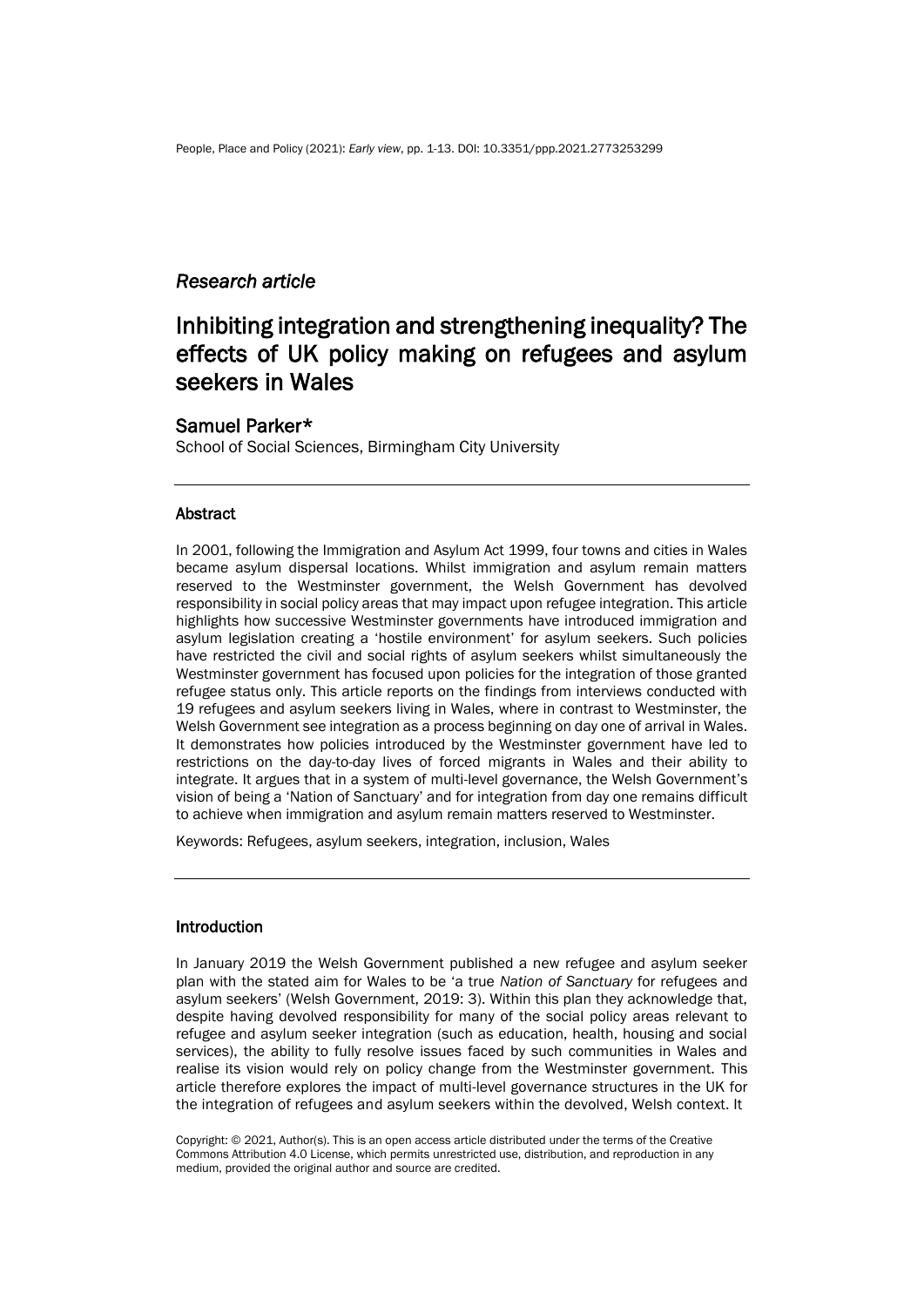p. 2. Inhibiting integration and strengthening inequality? The effects of UK policy making on refugees and asylum seekers in Wales

builds on work by Mulvey (2015; 2017) that explored the effect of UK policy making on refugee integration in Scotland, extending this to consider integration in Wales which, whilst sharing similarities with Scotland, has recently gone further in its commitment to refugees and asylum seekers through its desire to be the first 'Nation of Sanctuary'. In doing so, the questions the present article seeks to address are: *does UK Government immigration and asylum policy inhibit refugee and asylum seeker integration in Wales and is it possible for the Welsh Government to mitigate adverse effects through their devolved social policy making powers?*

In this article, I use the term 'refugee' to refer to those who have been recognised by a national government as meeting the requirements of the 1951 United Nations Convention relating to the Status of Refugees. I use the term 'asylum seeker' to refer to those who have 'crossed an international border in search of protection, but whose claim for refugee status has not yet been decided' (Castles *et al*. 2014: 222). This distinction is important in the UK and devolved context in relation to debates about when 'integration' should begin. It represents an area of policy in which the UK government approach has increasingly diverged from that of the devolved nations. The UK government see this as a process that can only begin once refugee status is awarded (Home Office, 2000) whilst the Welsh Government's (2019) more inclusive approach sees 'integration' (or 'inclusion') beginning on day one of arrival in Wales.

Following publication of its first refugee integration strategy (Full and Equal Citizens, 2000) the UK Home Office commissioned academics to undertake research into integration and develop a framework for integration. The definition of integration in Ager and Strang's (2004) '*Indicators of Integration Framework*' is therefore used in this article due to the influence that it has had on subsequent UK and devolved government integration strategies. In this framework they state that:

*"An individual or group is integrated within a society when they: achieve public outcomes within employment, housing, education, health etc. which are equivalent to those achieved within the wider host communities; are socially connected with members of a (national, ethnic, cultural, religious or other) community with which they identify, with members of other communities and with relevant services and functions of the state; and have sufficient linguistic competence and cultural knowledge, and a sufficient sense of security and stability, to confidently engage in that society in a manner consistent with shared notions of nationhood and citizenship" (Ager and Strang, 2004: 5-6).* 

Despite this definition, the literature on integration suggests that it is a complex, contested and multidimensional concept (Phillimore, 2011); likewise exactly what an 'integrated community' might actually look like is also heavily contested. Indeed, it is often assumed that 'integrated communities' are a 'public good' (Mulvey, 2015) which may explain the frequent use of the term within policy, practice and academia. Stewart and Mulvey (2014) suggest that previous research differentiates between structural integration (participation in society's main institutions) and acculturation (changes in identity and culture). Phillimore (2012), in reviewing literature on what might be classed as successful integration found that access to public services, developing social capital and seeing integration as a two-way, multi-dimensional, process were commonly reported. According to Phillimore (2011) such arguments developed to counter the school of thought that saw integration as a linear process which all migrants must pass en route to assimilation (e.g. Favell, 1998). Castles *et al*. (2014) highlight, however, that many policy agendas and lay conceptions of integration continue to treat integration in this "one-way", linear fashion whereas researchers and experts in the area of refugee integration have argued for a "two-way process".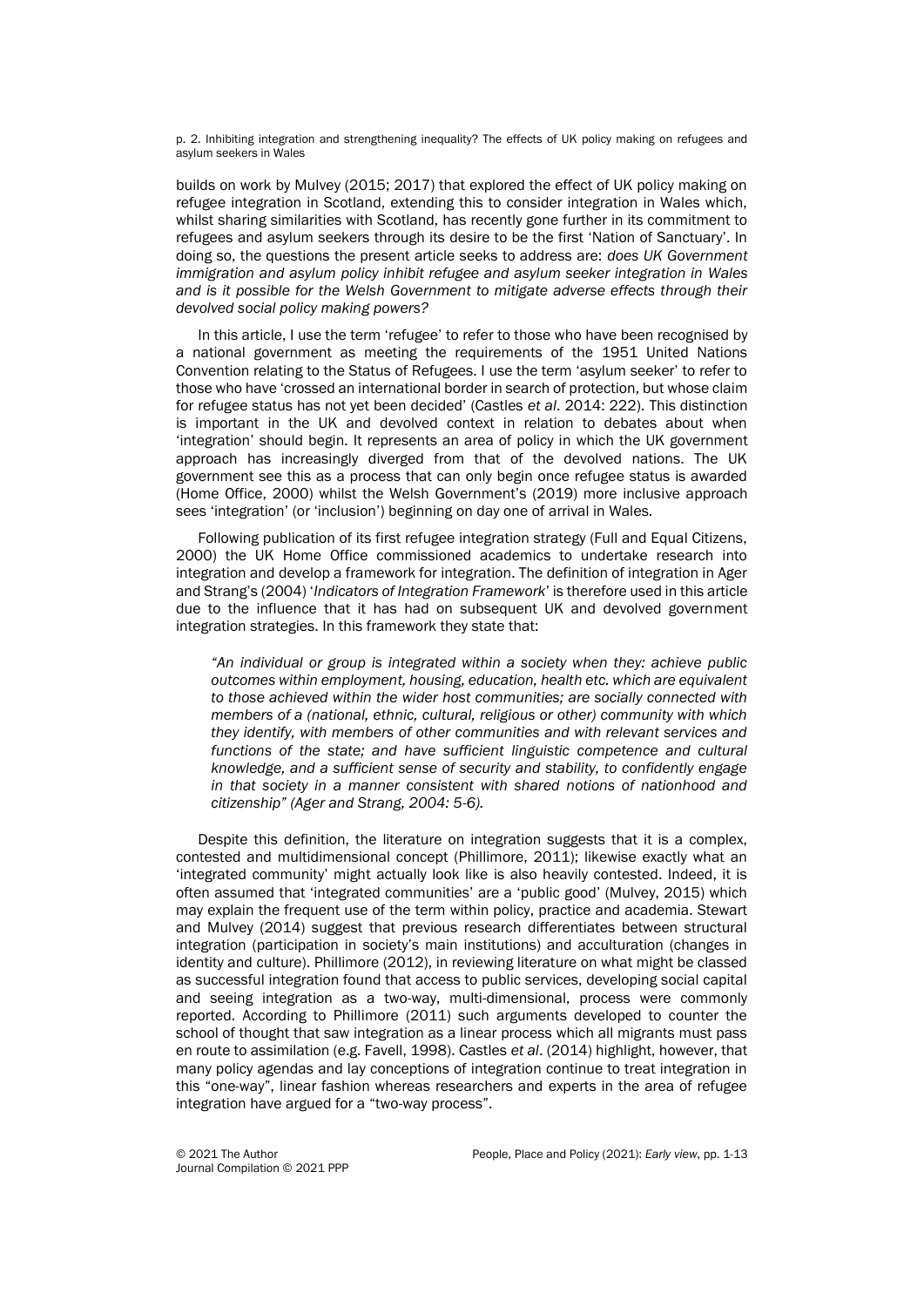p. 3. Inhibiting integration and strengthening inequality? The effects of UK policy making on refugees and asylum seekers in Wales

The article begins with an overview of the relationship between UK immigration and integration policies where I argue that despite integration of refugees being a stated Westminster government aim, conflict with 'hostile' immigration policies aimed at deterring asylum seekers makes this a dilemmatic relationship. I then proceed to discuss the Welsh context and argue that the integration of refugees and asylum seekers takes place predominantly within social policies that are devolved to the Welsh Government. As such, I will argue that there is an on-going tension between the Welsh Government's stated aims of inclusivity and integration, and the 'hostile environment' approach taken to immigration policy by the Westminster government. There is a lacuna in academic research focusing on refugees and asylum seekers in Wales, which this article seeks to address (cf. Crawley and Crimes, 2009; Crawley, 2013). The main part of this article reports findings from interviews undertaken with refugees and asylum seekers living in Wales and I show how this dilemma between integration and restriction is evident in the talk of participants.

## UK immigration and asylum policy

The UK's first immigration legislation (The Aliens Act 1905) was introduced with the aim of restricting Jewish immigration. Even in this period of colonialism, migration was not new. However, it was not until the end of the Second World War and the beginnings of decolonisation that the concept of British citizenship was first defined in the 1948 British Nationality Act. This Act gave people from colonies and former colonies British nationality rights. Goodfellow (2019) suggests that the original aim of this Act, which appeared to be an open door policy, was to make it easier for those from 'white dominion' countries to come to the UK and as such, people of colour were not welcome. This idea was further strengthened through the concept of 'patriality' in the Immigration Act 1971 which made it more difficult for non-white commonwealth citizens to come to the UK. At the same time as increasingly restrictive immigration acts were introduced, the Race Relations Acts of 1965, 1968 and 1976 were also passed, with the aim of giving those who had migrated greater protection from discrimination.

Whilst the model entrenched between 1948 and 1976 remains dominant, further changes to UK immigration policy were introduced under the leadership of Tony Blair in response to the increasing numbers of asylum seekers entering the UK to claim refugee status in the 1990s and early 2000s. New Labour's approach to immigration focused on securing the 'economic benefits' of migration, making it easier for those deemed 'desirable' to enter and work in the UK through what they termed 'managed migration' (Goodfellow, 2019). By contrast, asylum seekers were seen by New Labour as economically 'undesirable' and resulted in a raft of legislation being introduced which has been described as creating a 'hostile environment' (Bloch and Schuster, 2005; Sales, 2007) for asylum seekers (and by implication those recognised as refugees). This 'hostile environment' is one in which destitution, detention, deportation and dispersal are used as a means of both discouraging asylum seekers from entering the UK and encouraging refused asylum seekers to leave the UK.

In the context of the current article the introduction of compulsory 'no-choice' dispersal away from London and the southeast for those who required housing support, is perhaps the most significant of these 'hostile' policies. Following introduction of the 1999 Immigration and Asylum Act, and the creation of the National Asylum Support Service (NASS), four towns and cities in Wales (Cardiff, Newport, Swansea and Wrexham) became dispersal locations for the first time, marking the first significant arrivals of asylum seekers in Wales' recent history (Crawley, 2013). The Act also introduced a new system of welfare support for asylum seekers, removing their access to mainstream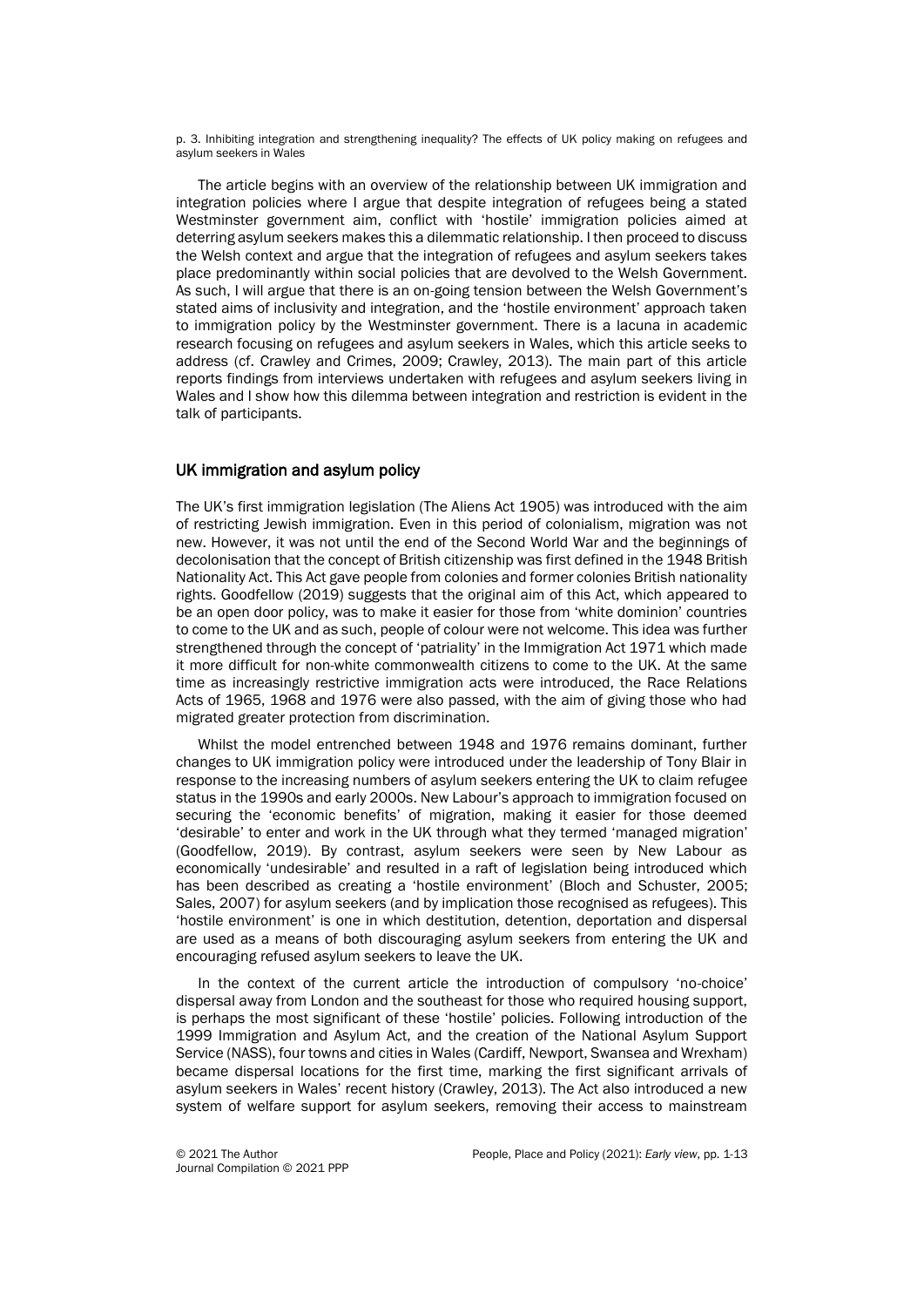p. 4. Inhibiting integration and strengthening inequality? The effects of UK policy making on refugees and asylum seekers in Wales

welfare benefits and prohibiting them from working whilst waiting for a decision on their claim for protection, leading scholars to claim that this amounts to a deliberate policy of enforced destitution for asylum seekers (Allsopp *et al*., 2014).

At the same time as introducing 'hostile' policies for asylum seekers, New Labour also attempted to 'integrate' those awarded refugee status and introduced three refugee integration strategies during their time in government. Thus, a government who aimed to deter asylum seekers from entering the UK in the first place also presented themselves as wanting to 'integrate' those deemed to have earned the right to be awarded refugee status. In their first refugee integration strategy, *Full and Equal Citizens* (2000) and its follow-up *Integration Matters* (2005), it is clearly stated that 'integration' is a process that is for refugees only, as it is only they who have the ability to plan for a long-term future in the UK. However, the strategies do acknowledge that 'integration experiences' may occur before the awarding of refugee status. This highlights the dilemma faced by the UK government in differentiating between refugees and asylum seekers and permitting 'integration' to begin only once refugee status has been awarded. In the next section I discuss how the approach taken by the Welsh Government avoids such a dilemma but I argue that a more significant dilemma is apparent for the Welsh Government between devolved (social) policies and 'reserved' immigration and asylum policy.

## Refugees and asylum seekers in Wales and Welsh Government refugee 'inclusion' policy

In Wales, constitutional changes began the process of devolution and the creation of the National Assembly for Wales, in 1999. Chaney (2011: 69) describes such changes as a 'move to quasi-federalism' in the UK with the National Assembly gaining legislative powers in social policy areas such as education, housing, health and social services. Giudici (2014) argues that an inclusive rhetoric has been a feature of Welsh political discourse since the early days of the National Assembly, suggesting that such 'postdevolution inclusiveness can be seen as functioning as a national boundary between Wales and England, the former self proclaiming more 'welcoming' than the latter' (Giudici, 2014: 1,412). Chaney (2011) has further highlighted that a mainstreaming approach to equalities has been adopted by the Welsh Government, embedding equalities legislation into all of its policies, however, specific strategies relating to refugee and asylum seeker inclusion have also been published by the Welsh Government.

Since the beginning of dispersal to Wales in 2001, the percentage of UK asylum applicants dispersed to Wales has increased, from 3.9 per cent in 2004 to 6.2 per cent in 2020 (Home Office, 2021). At the end of 2020 there were 2,829 section 95 supported asylum seekers accommodated principally in Wales' four dispersal locations (50.1 per cent in Cardiff, 29.4 per cent in Swansea, 15.6 per cent in Newport and 4.3 per cent in Wrexham). However, this figure does not include those receiving Section 98 support (initial support before application for Section 95 support), nor those appealing a Home Office decision not to grant refugee status, who may either be destitute or receiving Section 4 support, meaning that the actual total number of asylum seekers living in Wales may be considerably higher than 2,829. Home Office (2020) data shows that in 2020 there were individuals applying for asylum, supported under Section 95, from 84 different countries, which contrasts sharply with Robinson's (1999) earlier findings which identified only 15 different nationality groups.

Reporting an accurate number of refugees who may be living in Wales is similarly difficult because, once refugee status has been granted (by the UK Home Office),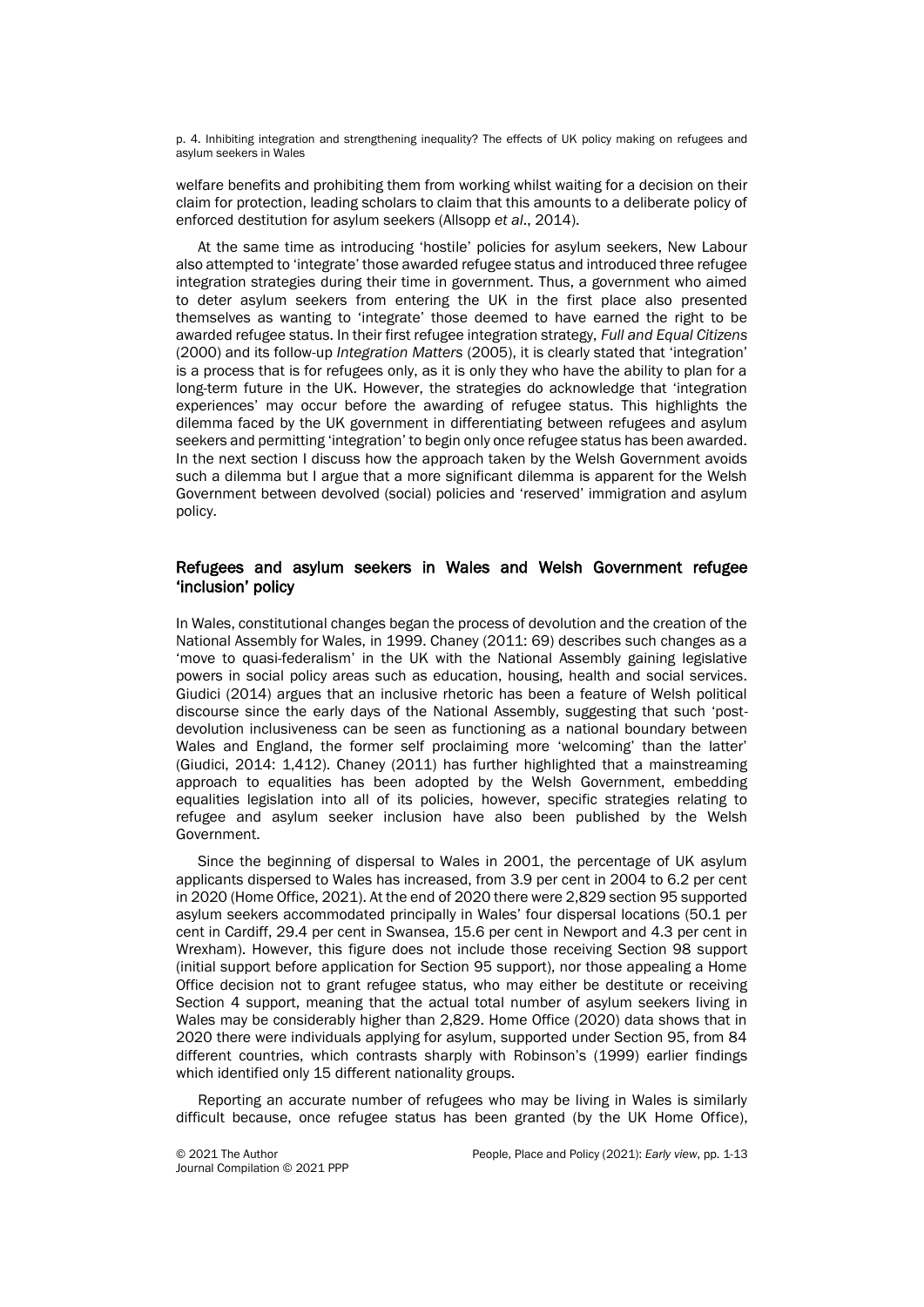p. 5. Inhibiting integration and strengthening inequality? The effects of UK policy making on refugees and asylum seekers in Wales

individuals have the option to move away from the area and, secondly, because the decennial census does not specifically record if respondents are refugees. Robinson (1999) estimated that there might be between 3,500 and 3,600 refugees living in Wales, however some 14 years later, Crawley (2013) suggested that the figure was now between 6,000 and 10,000. Adding to this, in recent years, all Local Authorities in Wales have taken part in the UK government's Syrian Vulnerable Persons Resettlement Scheme (SVPRS), meaning that refugees now live across Wales, although the numbers in most parts of Wales remain very low.

Despite such recent increases in refugee and asylum seeker numbers in Wales, little research has been undertaken which explores the experiences of these groups. The largest study into refugee inclusion in Wales was conducted by Crawley and Crimes (2009), commissioned by the Welsh Assembly Government. This study looked at a number of the 'means and markers' identified by Ager and Strang (2004) within the Welsh context. However, only those who had received a grant of refugee status were eligible to participate in the study. Analysing responses to 123 questionnaires Crawley and Crimes (2009) found that most of the respondents were living in rented accommodation and very few owned their own homes. In terms of education, 75 per cent of respondents had arrived in the UK with at least secondary education and since living in Wales a third of respondents had completed an English language course. Despite over two thirds of respondents having been employed in their home countries, only one third had found employment in Wales. Whilst this study did not seek the views of asylum seekers, the findings nevertheless highlight the importance of the social policy areas that are the devolved responsibility of the Welsh Government to the longer-term integration experiences of refugees. However, it is perhaps surprising that this report did not seek to engage asylum seekers in the research given the stated aim of inclusion from day one of arrival in Wales.

Since the publication of New Labour's third and final refugee integration strategy in 2009, the devolved governments of Wales and Scotland have continued to publish and revise their own refugee integration strategies. However, the Conservative and coalition governments at Westminster have not issued their own integration strategy specifically for refugees. Instead the policy focus has been more broadly on people contributing at a neighbourhood level with voluntary and private sector organisations leading such action rather than central government (CLG, 2012). Following the 2016 Casey Review, which criticised the lack of focus on integration, the Ministry of Housing, Communities and Local Government (MHCLG) published an Integrated Communities Strategy Green Paper in 2018 which again used definitions of integration seen in earlier refugee integration strategies but was broader in focus and not specifically targeted at refugees. As such, it can be argued that in recent years, UK government refugee integration policy has increasingly diverged from that of the devolved nations.

## **Methods**

The data in this article come from a larger research project, carried out between 2015 and 2017, looking at the integration experiences of forced migrants in Wales, UK. The data consist of semi-structured interviews with 19 asylum seekers and refugees who had been living in Wales between one month and twelve years at the time of interview. 12 participants lived in Cardiff, five in Swansea and two in Newport. Eleven of the participants were male and eight were female. They were from thirteen different countries of origin (Sudan, Iran, Syria, Eritrea, Ethiopia, Sierra Leone, Pakistan, Kenya, Chechnya, Nigeria, Iraq, Egypt and Uganda). Four participants were asylum seekers who had made an initial application for protection to the UK Government and seven were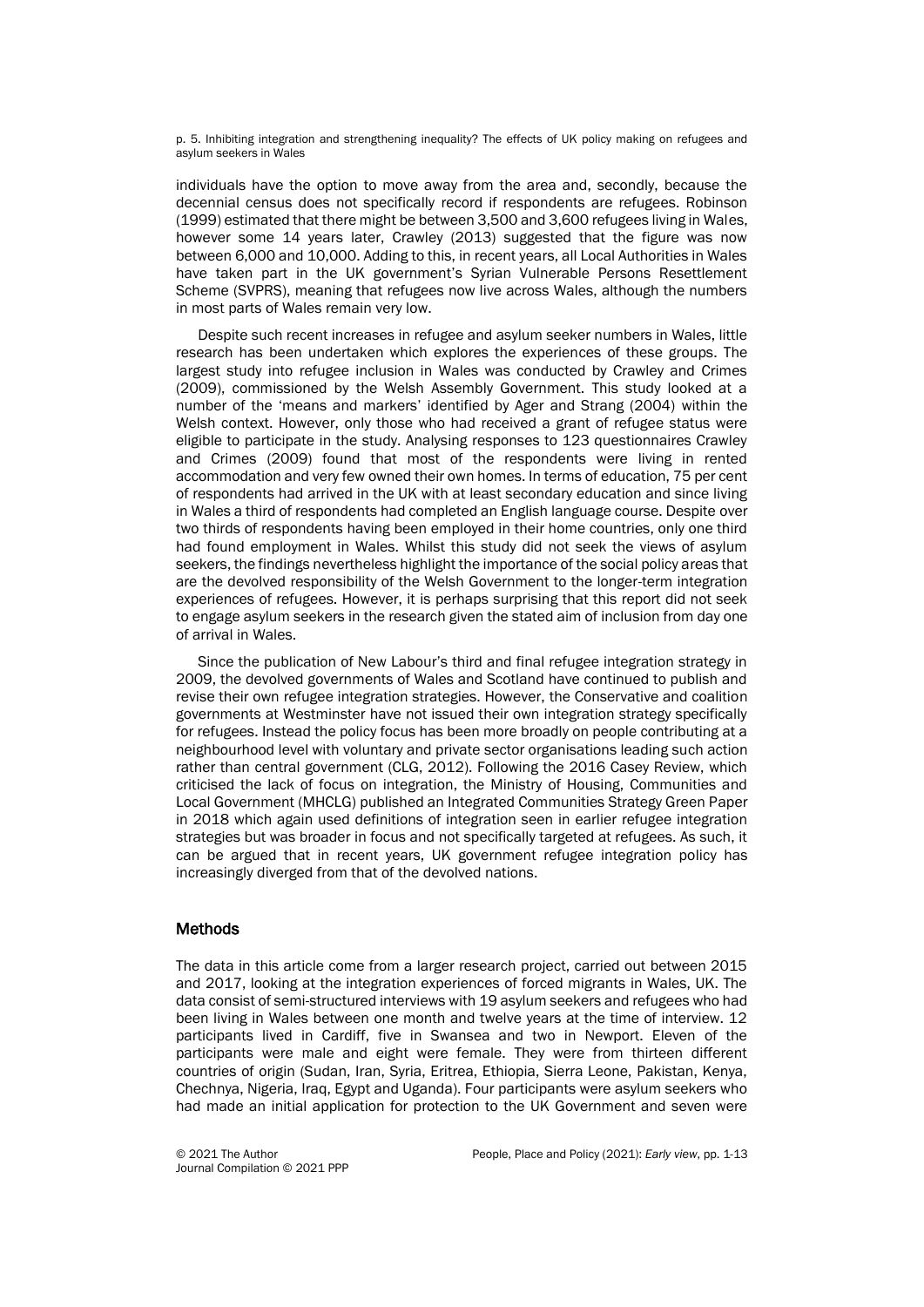p. 6. Inhibiting integration and strengthening inequality? The effects of UK policy making on refugees and asylum seekers in Wales

asylum seekers who were appealing a decision to refuse their claim by the UK Government. Seven participants had been recognised as refugees and granted five years leave to remain in the UK and one participant had been granted British Citizenship.

An interview guide was constructed using the 10 domains identified in Ager and Strang's (2004) '*Indicators of Integration framework*', because of the influence this framework has had in developing UK and devolved government refugee integration strategies. Therefore there were questions on topics such as health, housing, education, work, safety and social relationships. Full consent was obtained from each participant before the interview began. Interviews lasted for between 25 and 70 minutes and were subsequently transcribed. In the extracts that follow, pseudonyms are used for each of the participants in order to protect their identities.

Each of the transcripts were analysed using a deductive (theoretical) form of thematic analysis (Braun & Clarke 2006) drawing on the domains of the '*Indicators of Integration Framework'*. Each of the transcripts was initially coded based on these ten domains and then broader themes relating to the experiences of participants within these domains were identified. One of the themes identified was restriction, which is the focus of the remainder of this article. The extracts that are reported in the findings section were selected as being those that best represent the theme of restriction.

There are several limitations of the data presented here that should be noted. Firstly, none of the participants lived in the Wrexham dispersal area. However, as discussed above, the primary asylum dispersal locations in Wales are located in the south of the country, with only very small numbers housed in Wrexham (4.3 per cent). Secondly, participants were recruited with the help of third sector organisations which may mean that the data is not fully representative of all refugees and asylum seekers in Wales given that they will not all be engaged with support organisations. Finally, interviews were conducted in the medium of English and thus the experience of those with less developed English skills are not represented in the sections which follow.

## Findings

In the introduction to this paper I highlighted the ways in which differing forms of multilevel governance have resulted in policy divergence between the UK and devolved governments in their approach to the integration of refugees and asylum seekers. In this section, I begin by reporting on the restrictions faced by participants from the UK government's asylum policies. I suggest that although the Welsh Government have in many ways attempted to mitigate the effects of the UK government's hostile environment approach with its own refugee integration strategies, it remains the most prominent form of restriction described by participants in this research. Then, in the section which follows, I show how restriction was also a theme within the social policy areas for which the Welsh Government have devolved responsibility.

## *Restrictions of the UK asylum system*

The 'Foundation' level of the '*Indicators of Integration Framework'* (2004) includes the domain of 'rights and citizenship' and relates to the degree to which refugees are able to engage fully in society, the rights they have and what is expected of them. In their Nation of Sanctuary Plan (2019), the Welsh Government link their intended actions to their Well-Being of Future Generations (Wales) Act 2015, which includes a focus on those in Wales being 'prosperous and secure'. However, asylum seekers receive only £39.63 per week and Allsopp *et al*. (2014) have shown that these rates, set by the UK government, are not sufficient for meeting everyday essentials such as food, clothes and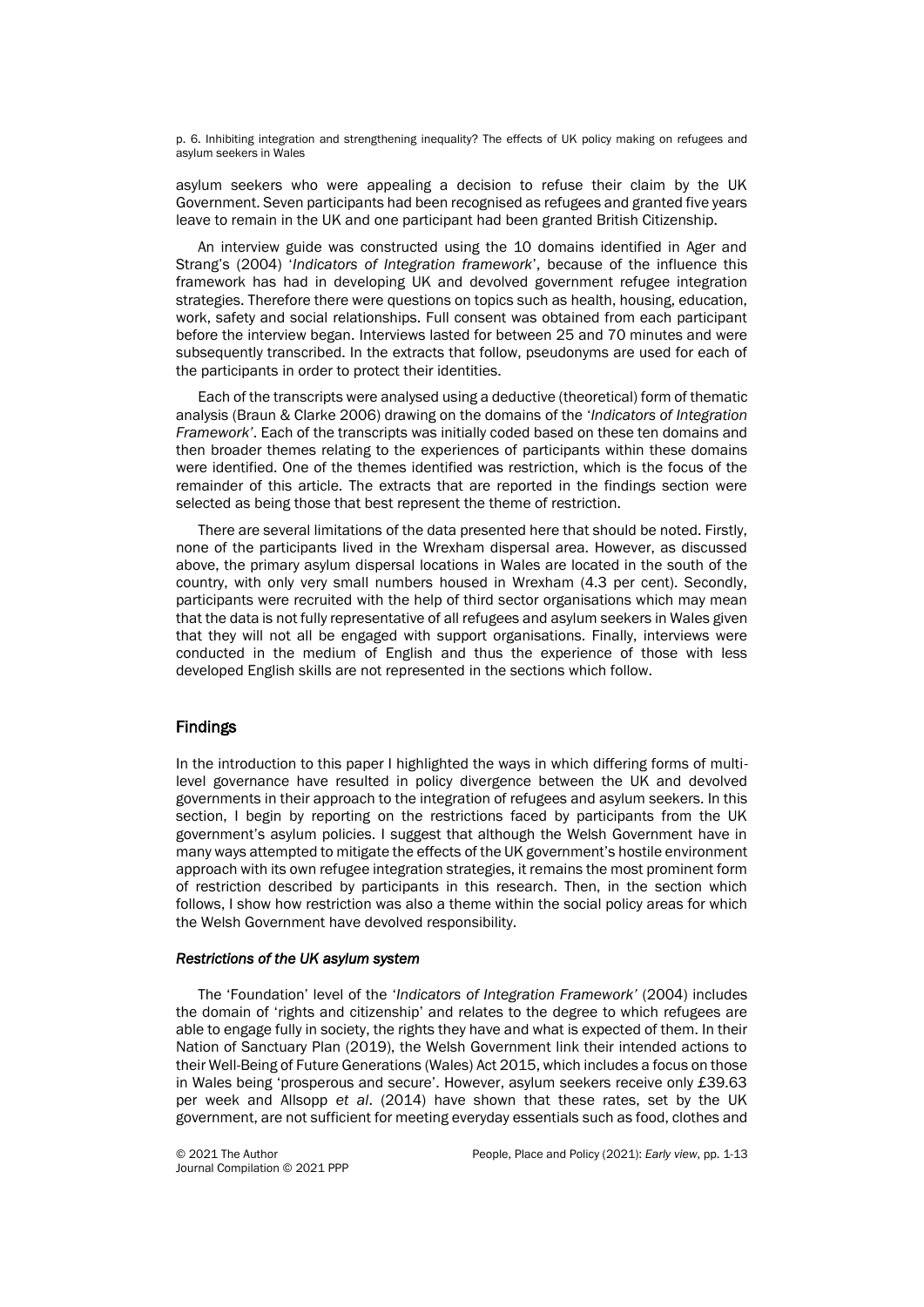p. 7. Inhibiting integration and strengthening inequality? The effects of UK policy making on refugees and asylum seekers in Wales

transport and also criticise the UK government for keeping rates of support stagnant in recent years, despite increases in the rates of mainstream welfare benefits. Asylum support was discussed by many of the participants during the interviews and, in particular, by those awaiting a decision from the UK government on their asylum claim or who were appealing refusal of their claim. Extract 1 below is from an interview with Mustafa, a refused asylum seeker receiving section 4 support, in which he describes being unable to do anything because of restrictions he faced as a result of receiving less than £40 per week. Whilst the UK Government state that the rate of asylum support should cover food and essential living costs such as clothes and toiletries (Gov.uk, 2018), in this extract Mustafa directly contradicts this by suggesting that it is *"just for food"* and that he *"can't buy new clothes".*

#### *Extract 1*

*"It's just it's just for food [..] if you if you are a smoker you have to stop smoke you can't do anything with thirty five pound a week you know [..] I think I can't move from here to anywhere I want you know? You can't buy new clothes if you don't have someone to support you some money so yeah if you are not working you don't know anything just with this money you are yeah it's not enough." (Mustafa, refused asylum seeker, 12 months in Wales)*

Mustafa raises a number of points that impact on his ability to integrate and participate in society as a result of having to rely on asylum support: the ability to move freely and being unable to develop knowledge that comes from being in employment. In the introduction to this article, I described the ways in which the UK Government have faced a dilemma between the deterrence of asylum seekers and the integration of refugees. Such a dilemma fails to consider the intimate linking of the categories 'asylum seeker' and 'refugee' in that many of the refugees in Wales, and the UK, will have been asylum seekers prior to receiving refugee status. As such, this dilemma between Mustafa's current status as an asylum seeker and his ambitions for longer-term integration (working and moving freely) are apparent here, representing a potential problem for the Welsh Government's view of integration beginning on day one of arrival in Wales.

In Extract 2, below, Bhaija, offers a similar account to Mustafa. Bhaija lists a number of ways in which she is restricted by the current asylum system, including being unable to buy a new dress or go to the hairdressers.

#### *Extract 2*

*"Yeah amount of money because it's like people can't survive on benefits they need to do job for their survival and if you survive on £36 I don't know how can a person survive on £36 a normal British person? It's really worse because you need money for everything and even for going to salon or going to buy a new dress or anything you need money or even for travel you need money or food." (Bhaija, refused asylum seeker, 12 months in Wales)*

What is interesting about this extract is the way in which Bhaija explicitly questions how a "British person" could survive on the asylum support rate, particularly if integration is conceptualised based on equality of rights. This supports Cholewinski's (1998) claim that 'enforced destitution' is a key tenet of the UK government's 'hostile environment' and raises the question of what approach the Welsh Government could take to mitigate these effects if it is to achieve its aim of becoming a 'Nation of Sanctuary'. Indeed, in their new *Plan*, one of the aims is to 'promote financial inclusion for refugees and asylum seekers to avoid destitution, reduce or mitigate the impacts of poverty and improve living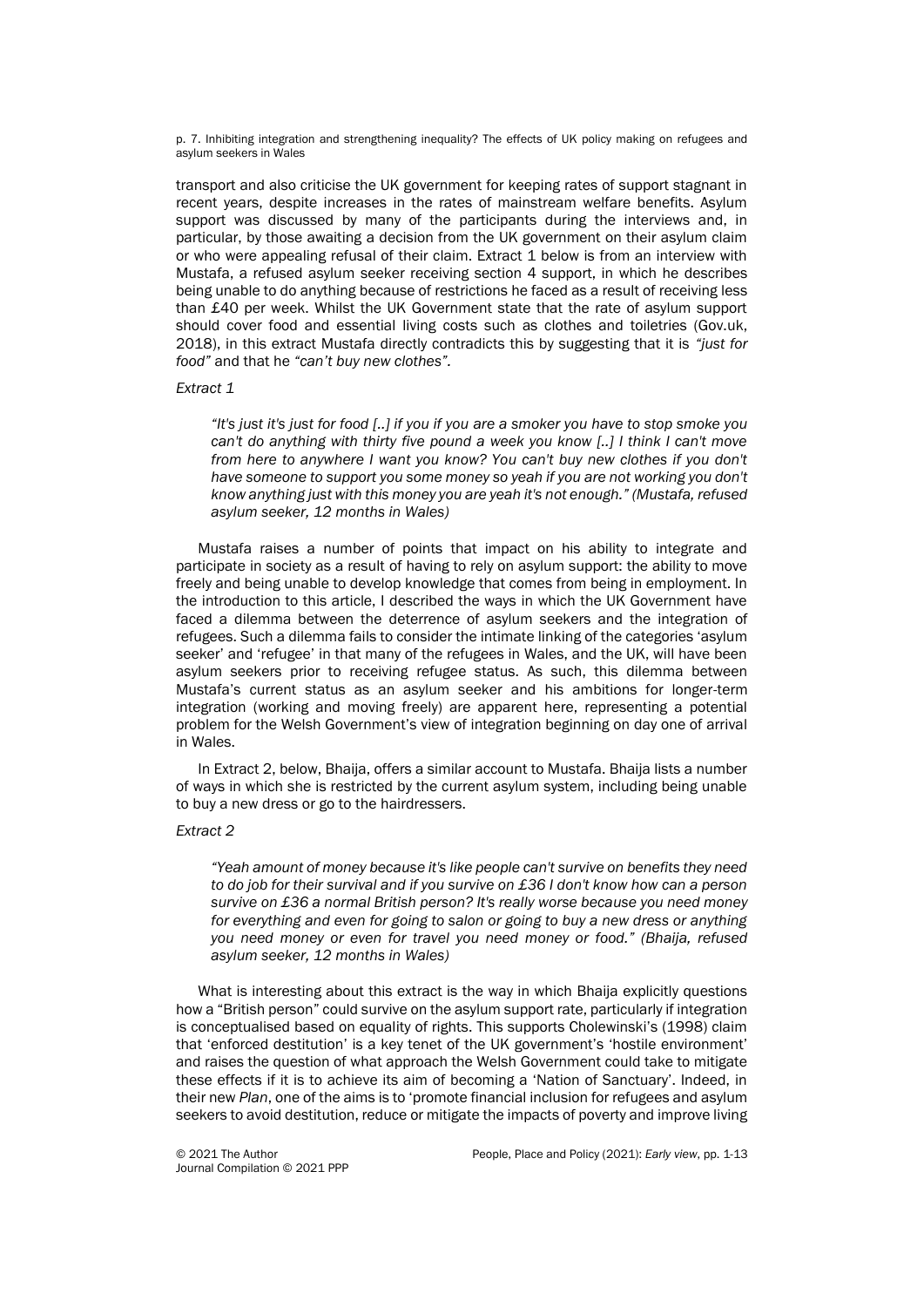p. 8. Inhibiting integration and strengthening inequality? The effects of UK policy making on refugees and asylum seekers in Wales

conditions for those on low incomes' (2019: 13). However, it is not clear how, for asylum seekers, this is to be achieved, with only the 'Discretionary Access Fund' (requiring a National Insurance Number that asylum seekers do not have) suggested as the means of mitigating the impacts of poverty that result from the UK Government's 'hostile environment' approach. Extract 2 similarly suggests that for participants in this study 'sanctuary' is about much more than just 'safety' and that having the right to work and participate equally in society are also an important element of 'sanctuary'.

Other refused asylum seekers spoke of a more total restriction during their interviews. Ghirmay (Extract 3) had been living in Wales for over three years at the time of interview and spoke of being *"like a moving dead"* because of his status as an asylum seeker and his perceived lack of rights and inability to participate in society.

#### *Extract 3*

*"…nothing gonna get changed unless you have got your visa you are- erm to be honest I am like a moving dead (.) I can't do nothing I can't do study I can't work I can't do anything(.) nothing and it's quite suffering and just it's getting my nerves and it's nerve wracking and it's (.) very bad." (Ghirmay, refused asylum seeker, 3 and a half years in Wales)*

As with Extracts 1 and 2 the restriction described by Ghirmay comes from the asylum policy that is reserved to the Westminster government. At the same time, it also implies that the key to overcoming such restriction would be to receive refugee status *("got your visa"*). This suggests that the UK government's approach of seeing integration as a process that can only begin once refugee status is awarded may be playing out here, despite the Welsh Government's vision for integration being one that begins on day one of arrival in Wales.

#### *Restrictions in Wales*

In the previous section I analysed accounts of restriction reported by asylum seekers in Wales in which the restriction they faced was attributed to the asylum policy of the Westminster government. I suggested that such restrictions were a major obstacle to achieving the Welsh Government's ambition of becoming a 'Nation of Sanctuary'. However, I also indicated that in the current Nation of Sanctuary plan the Welsh Government are attempting to mitigate such effects. Whilst I suggested that the restrictions described by participants were as a result of reserved UK asylum policy, within the interviews, participants also reported restrictions in areas of social policy which are devolved to the Welsh Government, which I discuss in this section.

In Wales, asylum seekers are, in theory, able to access English for Speakers of Other Languages (ESOL) classes from day one and the Welsh Government do have a current ESOL Policy for Wales (Chick and Hannagan-Lewis, 2019). This differs significantly from the UK government approach which, in England, means that asylum seekers are only able to access this provision if they have been waiting for more than 6 months for a decision on their asylum claim.

In Extract 4, Samir, who had been awarded refugee status shortly before the interview, describes the restrictions he faced in accessing English language provision when he arrived in Wales.

#### *Extract 4*

*"I registered before entering college two months. When I went to the reception and asked her- them to register they told me there very- there lots of people before you*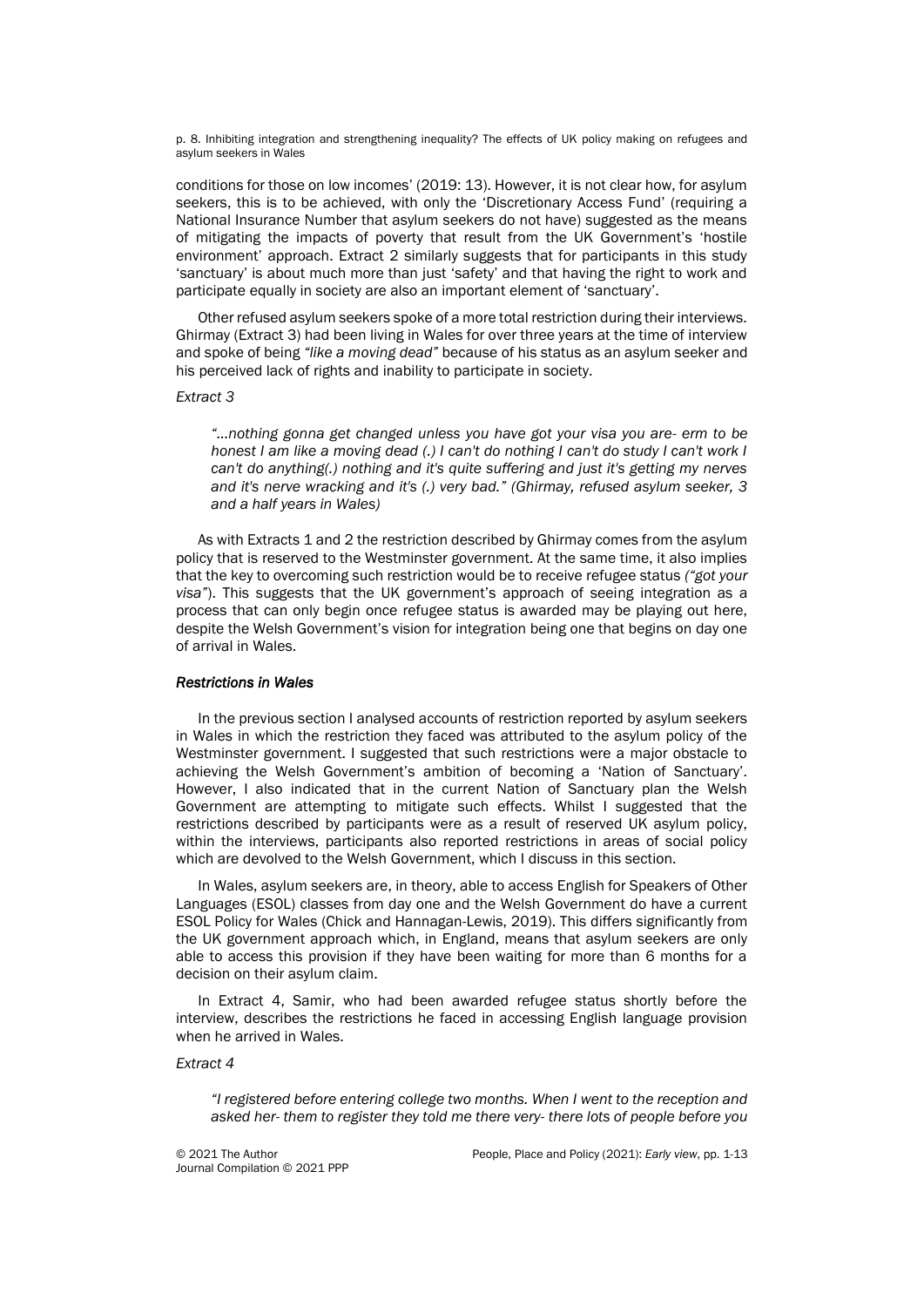p. 9. Inhibiting integration and strengthening inequality? The effects of UK policy making on refugees and asylum seekers in Wales

*waiting two er two years. I can't and I tried and tried lots of times and finally I ask I asked to speak with the manager I explained my needs. I need I need to learn English and I asked in seriously so they put me in the college." (Samir, Refugee, 9 months in Wales).*

In this extract, Samir reports being told that he would have to wait for 2 years in order to access ESOL provision. Crawley (2014) has suggested that demand for ESOL provision in Wales far outstrips supply, is insufficiently funded and that there are difficulties in recruiting and training ESOL tutors in some areas of Wales. The importance of learning English is stressed by Samir suggesting that he sees this as a key part of his integration. ESOL provision is identified by the Welsh Government as a priority in the *Nation of Sanctuary* plan (2019) and a number of measures are identified to tackle the issues that Samir describes. Principally this is to be achieved through the *'ReStart: Refugee Integration'* project and the development of ESOL hubs in each of the four dispersal locations, to allow quicker assessment of students' needs and greater ESOL provision. As such, this is an example of the Welsh Government using its devolved powers to address one of the key themes of restriction found in the interviews for this study.

The new *'ReStart: Refugee Integration'* project may also be well placed to address the restrictions reported by other participants, such as Hayat who said that "*I tried in story classes but the problem is the children I can go anywhere they have crèche for the children but not always is available the crèche"*. This indicates that it is not just the availability of courses that impacts on the ability to attend formal education. Indeed, it suggests that it is the unavailability of suitable childcare that may restrict many refugee mothers from engaging in such integration activities. The Welsh Government do acknowledge such difficulties and aims to address these barriers to accessing education, such as childcare or transport arrangements, through the creation of a 'Barriers Fund' as part of the *ReStart: Refugee Integration* project.

The Welsh Government's *Nation of Sanctuary* plan (2019) also suggests that its 'Flying Start' programme is one of the ways in which barriers and restrictions can be mitigated. Although billed as their flagship early years programme, 'Flying Start' is only available to families in the most disadvantaged areas of Wales (as measured by the Welsh Index of Multiple Deprivation) and includes free childcare for two to three year olds, enhanced health visiting, parenting support and support for early language development. However, one of the participants specifically voiced her anger at being ineligible for this scheme due to her postcode, see Extract 5, below.

#### *Extract 5*

*"So like if I want to go into college now even if they give me the admission I have to sit properly and think if probably the person who will help me that I have been helping before is still available to help me the way I gave the help to them when they are in need of it. So if the person is not available I don't have the money to pay for the childcare so I have to drop it that means I can't go to school and when she was like two and half years I struggled a lot to get her into nursery for the flying start but it's not just working because they said oh your postcode is not in the catchment area sorry she can't come in it was really devastating because then I was really really struggling" (Layla, refused asylum seeker, 4 years in Wales)*

In this extract, Layla makes it clear that being eligible for 'Flying Start' would have made a positive difference to both her (in allowing access to college) and to her children (in getting out and doing things together). Thus, whilst there are positive attempts to mitigate the effects of UK asylum policy within the strategy, it may not help all those who seek sanctuary in Wales.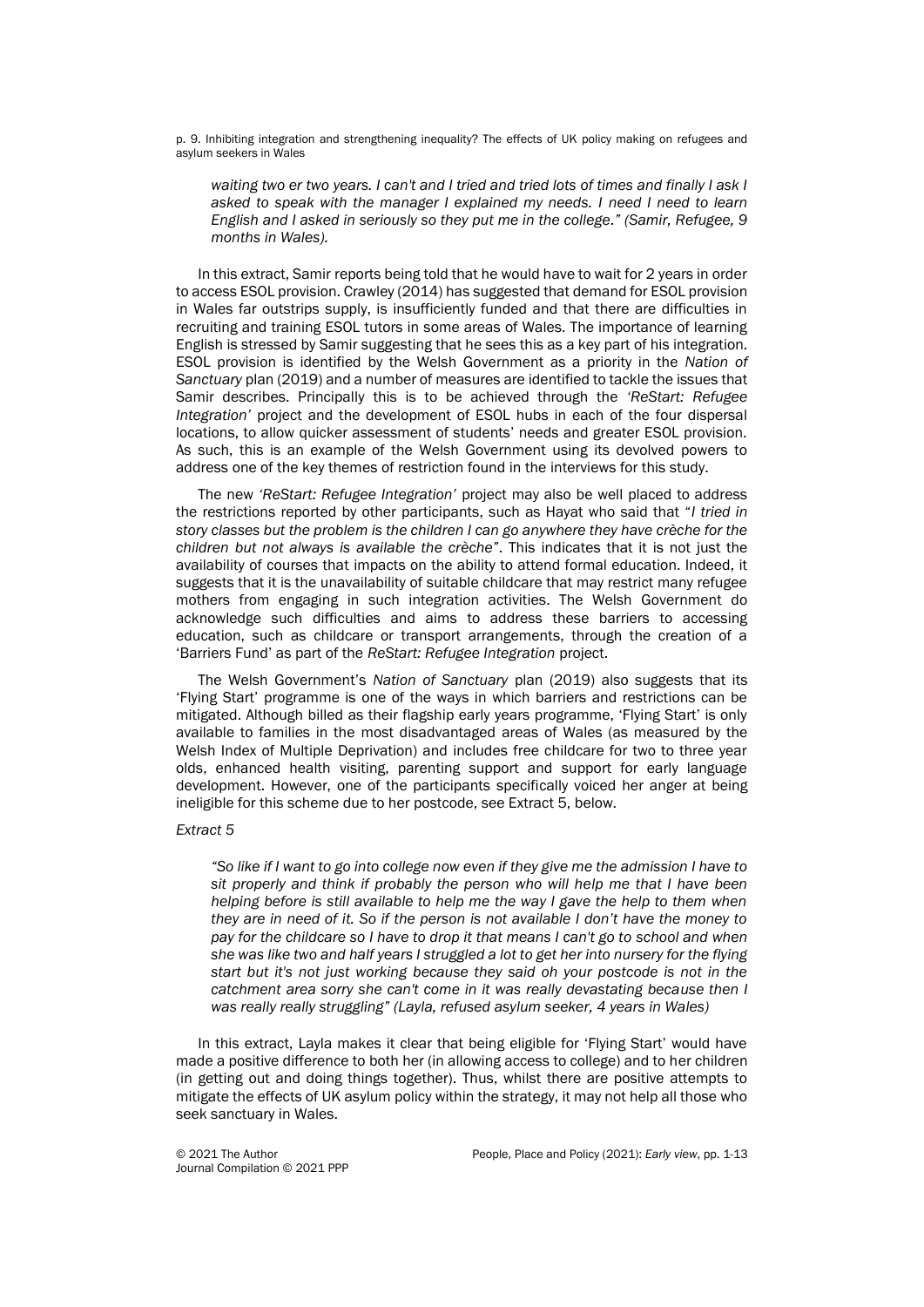p. 10. Inhibiting integration and strengthening inequality? The effects of UK policy making on refugees and asylum seekers in Wales

Whilst Education represents a key area of policy divergence between Westminster and the Welsh Government in terms of ESOL provision (Chick and Hannagan-Lewis, 2019), with the Welsh approach demonstrating the commitment to integration from day one of arrival in Wales, the Welsh Government have done little to make Higher Education available to those seeking asylum.

#### *Extract 6*

*"Well what happened was because I was an asylum seeker at the time I applied for universities I had replies from every single university saying oh sorry you can't be offered this place because this specific course is not open for international students so they considered me as an international student with the international fees you know which is about twenty five thousand per year heh heh" (Aysha, refugee, 4 years in Wales)*

Although UK Government policy does not prohibit asylum seekers from entering Higher Education, their classification as international students, whilst receiving less than £40 per week, means that they are effectively excluded due to the cost, as described by Aysha in Extract 6. Following receipt of refugee status Aysha was able to receive student funding and was able to gain a university place through clearing. However, she was not able to attend any of her first choice universities (in Wales and near her family) and had to accept the offer of a place at a university in London that offered a January start. In their *Nation of Sanctuary* plan (2019) the Welsh Government only go as far as committing to explore the potential eligibility for asylum seekers to access student loan funding rather than making a policy change to allow asylum seekers to attend university as home students.

Perhaps, most problematic for the Welsh Government's vision of integration relates to employment and, in particular Home Office rules which prohibit asylum seekers from entering paid employment. In Extract 7, below, Awet describes how being unable to work has been a barrier to integration for him, both financially and in terms of making the social connections that Ager and Strang (2004) suggest are measures of successful integration.

## *Extract 7*

*"Yeah I see like a huge barriers it's like a mountain stopping me from doing that (integration) because when you don't do work or interact with like the general public you in turn have to develop like psychologically like you see yourself down or you lack in motivation to do participate or to do anything or like what's in it for me?" (Awet, refused asylum seeker, 3.5 years in Wales)*

Awet's account emphasises the central role that the absence of work plays in his life and supports Ager and Strang's (2004) view that employment is both a means to and marker of integration. Whilst initiatives such as the *ReStart: Refugee Integration* project may help those with refugee status to enter employment, there is little in the plan which addresses the negative consequences of being unable to work whilst waiting for a decision on an asylum application, such as those described by Awet and others in this research.

## Discussion and conclusions

The primary aim of this article was to consider whether UK Government asylum policies inhibit refugee and asylum seeker integration in Wales through applying the '*Indicators*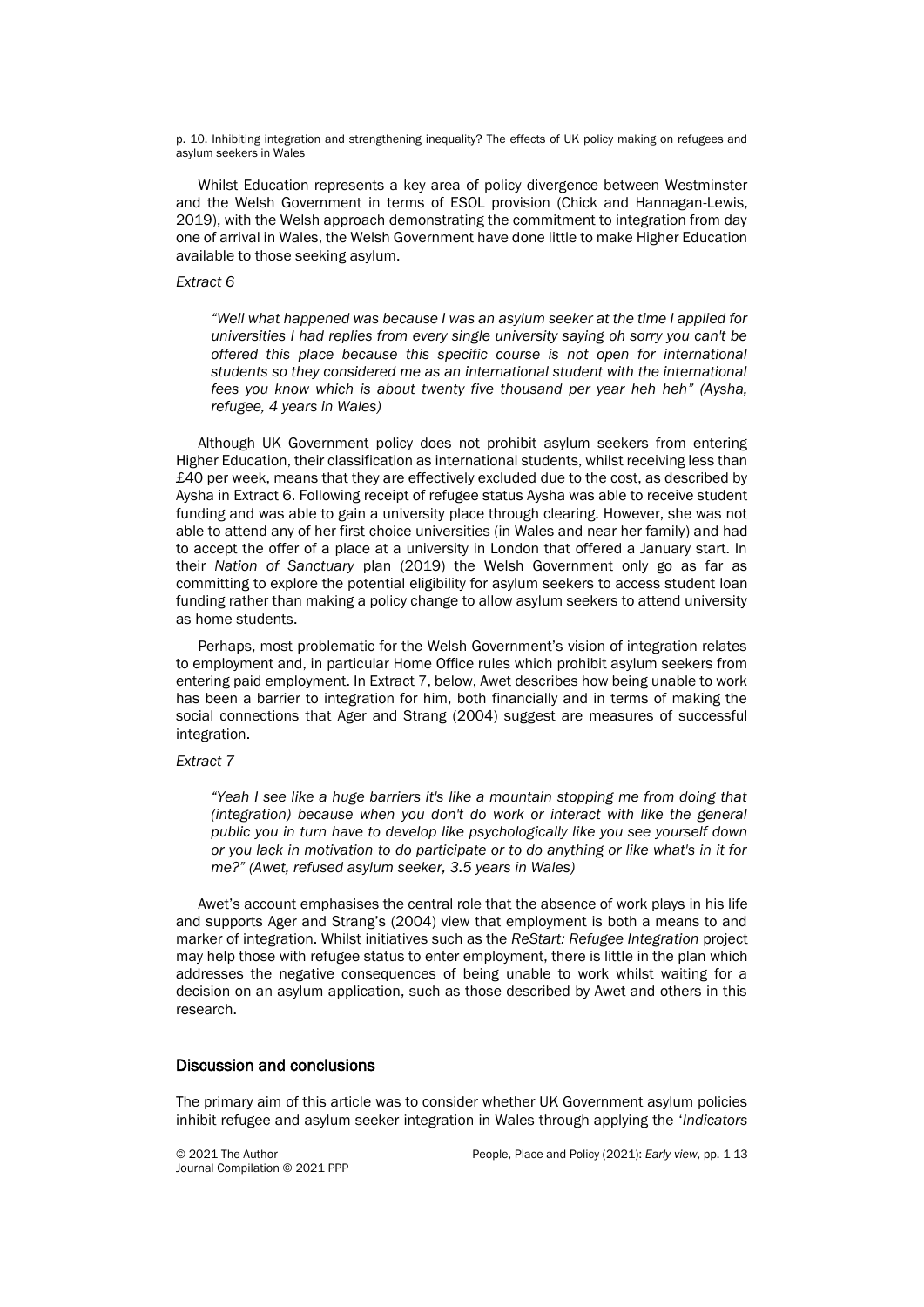p. 11. Inhibiting integration and strengthening inequality? The effects of UK policy making on refugees and asylum seekers in Wales

*of Integration Framework'* (Ager and Strang, 2004) to analysis of interviews with current refugees and asylum seekers in Wales. The findings of this study indicate a complex relationship between reserved immigration policy and devolved (Welsh) integration policies that play out in the day-to-day lives of refugees and asylum seekers in Wales. They also pose a challenge for the Welsh Government's vision for a 'Nation of Sanctuary' in which integration begins on day one of arrival in Wales. Indeed, as Mulvey (2015: 372) has argued 'policy with regard to refugees is not simply reserved or devolved. Instead there is a marbling of responsibilities in different areas and at different levels'. Whilst previous studies of integration in Wales (Crawley and Crimes, 2009) have focused on the experiences of those granted refugee status only, this study also considered the experiences of asylum seekers. It demonstrates that whilst asylum seeking participants in particular experienced barriers to integration as a result of the UK government's asylum policy, there were also areas of devolved responsibility that were highlighted as barriers to integration by asylum seeking and refugee participants.

Analysis of the interviews for this study revealed a strong theme of restriction, particularly from Section 4 supported asylum seekers, who described the rates of support as restricting their ability to integrate in Wales. The findings of this study not only support previous research findings (Refugee Action, 2013) but also question the UK government's claims that the level of support is sufficient to cover essential living costs. Although Ager and Strang's (2004) '*Indicators of Integration Framework*' does not suggest an amount of financial support needed to enable integration, it is clear that many of the 'indicators' rely upon having the necessary resources to engage in integration activities, particularly at the 'Foundation' level of the framework. Ager and Strang (2004:5) also recognise the importance of achieving outcomes equivalent to members of the wider host community, but again it is difficult at present to see how this can be possible when asylum seekers receive less than half than those on mainstream benefits receive per week. However, as analysis of Extract 6 from Aysha demonstrates, the effects of hostile asylum policies can also continue to play a role once refugee status has been granted. This may be a case of what Mulvey (2015: 372) describes as a 'marbling of responsibilities' where the Welsh Government have devolved education powers but it is the asylum policy of the UK government which has caused Aysha to be restricted. As such, the evidence presented in this article does suggest that reserved asylum policy inhibits refugee and asylum seeker integration in Wales (particularly if integration is viewed as a process beginning on day one of arrival in Wales as an asylum seeker).

The secondary aim of this article was to consider whether it was possible for the Welsh Government to mitigate any adverse effects of UK asylum policy through their devolved social policy making powers. Indeed, the Welsh Government have claimed this to be an aim of their refugee inclusion strategies to date. However, the findings of this study indicate that this was not always evident in the interview data and that further work is required to achieve this aim. Key amongst this was the reporting of difficulties in accessing educational opportunities, an area devolved to the Welsh Government. Extract 4 from Samir suggested that it was the availability of English language courses that restricted his integration opportunities (a theme common across the interviews). However, other extracts demonstrate that for single asylum seeking women with children there are both financial and childcare barriers that restrict access to education. This highlights where the intersection between reserved asylum policy (financial support) and devolved social policies (access to education and provision of childcare in colleges) combined to exclude these participants from accessing learning opportunities that would aid their integration. Sales (2002: 467) argues that women are likely to disproportionately feel the impacts of the UK government's dispersal policy and are more likely as a result to be isolated from community and kin networks that could help them to develop a sense of belonging in the UK. As such, these findings indicate that the Welsh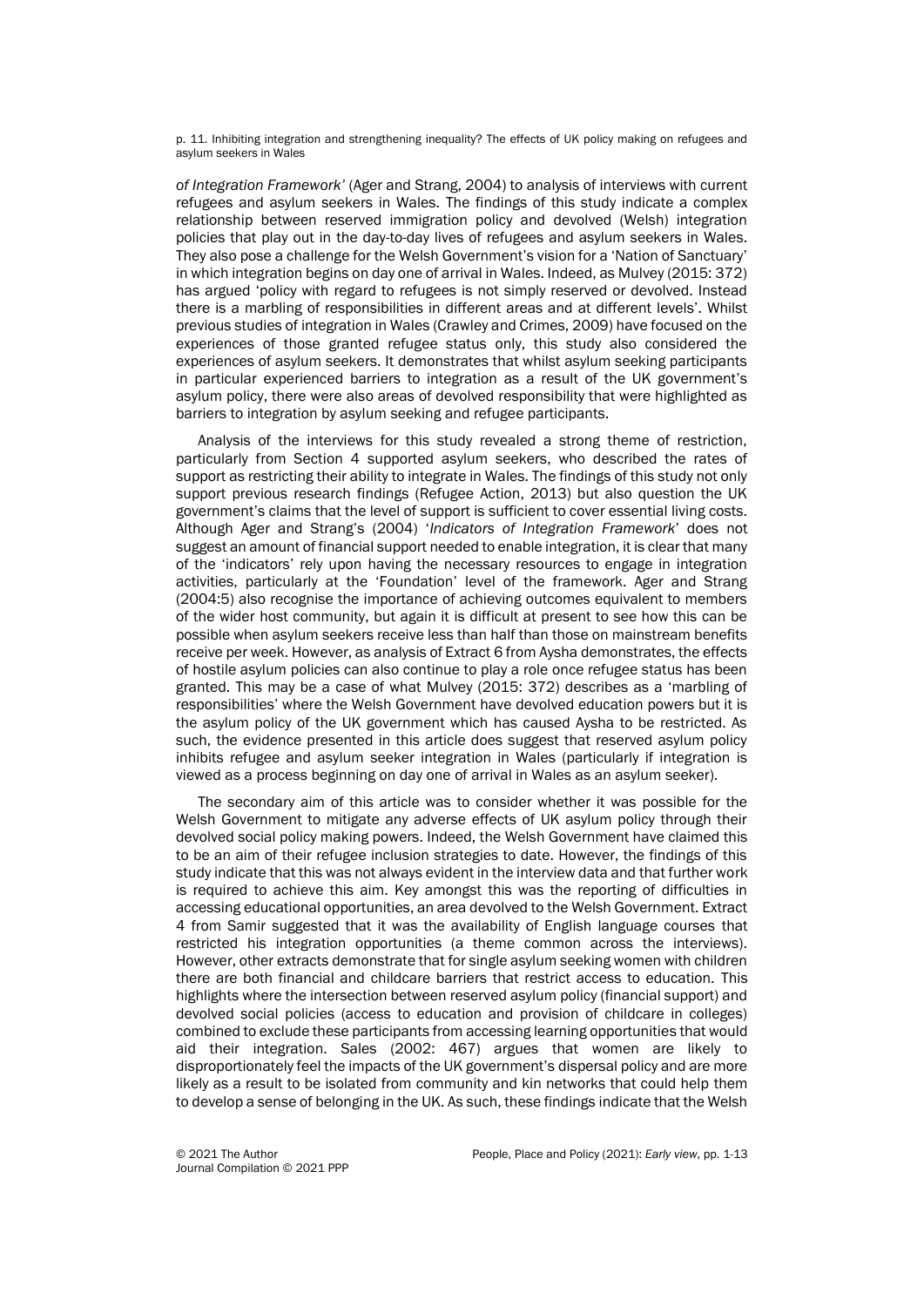p. 12. Inhibiting integration and strengthening inequality? The effects of UK policy making on refugees and asylum seekers in Wales

government should give additional consideration to ensuring that the effects of any UK government asylum policy are mitigated for this particular group.

The findings of this article support the argument made by Mulvey (2015) who found that UK asylum policy actively inhibited refugee integration in the devolved Scottish context. Whilst there are similarities between Wales and Scotland, there are also differences that are worthy of consideration. Firstly, although the Scottish Government has greater devolved powers than the Welsh Government, in terms of refugee integration these are broadly similar and both have espoused a more inclusive and welcoming discourse to immigration than the UK government. However, Scotland has only one dispersal city (Glasgow) to which all asylum seekers dispersed to Scotland are sent, whereas there are four dispersal locations in Wales. Thus, in terms of place, refugees and asylum seekers are likely to be more geographically concentrated in Scotland than they are in Wales.

Whilst it is encouraging that many of the proposals in the *Nation of Sanctuary Plan* (2019) would directly address issues raised by participants in this research, particularly through the 'ReStart: Refugee Integration' project and increase in ESOL provision, it is clear that the Welsh Government approach is continuing to diverge from, and is fighting against, the UK government's asylum policy. The publication of the Nationality and Borders Bill in 2021 by the UK government, suggests that this policy divergence will continue for the foreseeable future, should the bill be enacted in Parliament. Indeed, the measures included in this Bill which seek to create a two-tier system based on how refugees arrive in the UK, criminalising those that don't arrive by authorised means, suggest that the UK government focus on deterrence rather than integration still persists. Whilst there appears to be no appetite from the Welsh Government for asylum policy to be devolved, the evidence presented in this article suggests that it is time for this to happen, so that the ambition of making Wales a true 'Nation of Sanctuary' can be realised. Such an approach would also allow all refugees *and* asylum seekers the chance to integrate from their first day of arrival in Wales as envisioned by the Welsh Government, without the restrictions of UK government asylum policies described here.

\*Correspondence address: Dr Samuel Parker, Curzon Building, Birmingham City University, 4 Cardigan Street, Birmingham, B4 7BD. Tel: 0121 331 5265. Email: [Samuel.Parker@bcu.ac.uk](mailto:Samuel.Parker@bcu.ac.uk)

#### References

Ager, A. and Strang, A. (2004) *Indicators of integration*. London: Home Office.

- Allsopp, J., Sigona, N. and Phillimore, J. (2014) *Poverty among refugees and asylum seekers in the UK: An evidence and policy review.* IRiS Working Papers Series.
- Bloch, A. and Schuster, L. (2005) At the extremes of exclusion: Deportation, detention and dispersal. *Ethnic and Racial Studies*, 28, 3, 491-512.
- Braun, V. and Clarke, V. (2006) Using thematic analysis in psychology. *Qualitative research in psychology,* 3, 2, 77-101.
- Castles, S., De Haas, H. and Miller, M. J. (2014) *The age of migration: International population movements in the modern world.* 5th ed. Basingstoke: Palgrave Macmillan.
- Chaney, P. (2011) *Equality and public policy exploring the impact of devolution in the UK.* Cardiff: University of Wales Press.
- Chick, M. and Hannagan-Lewis, I. (2019) Language Education for Forced Migrants: Governance and Approach. *Languages*, 4, 3, 1-19.